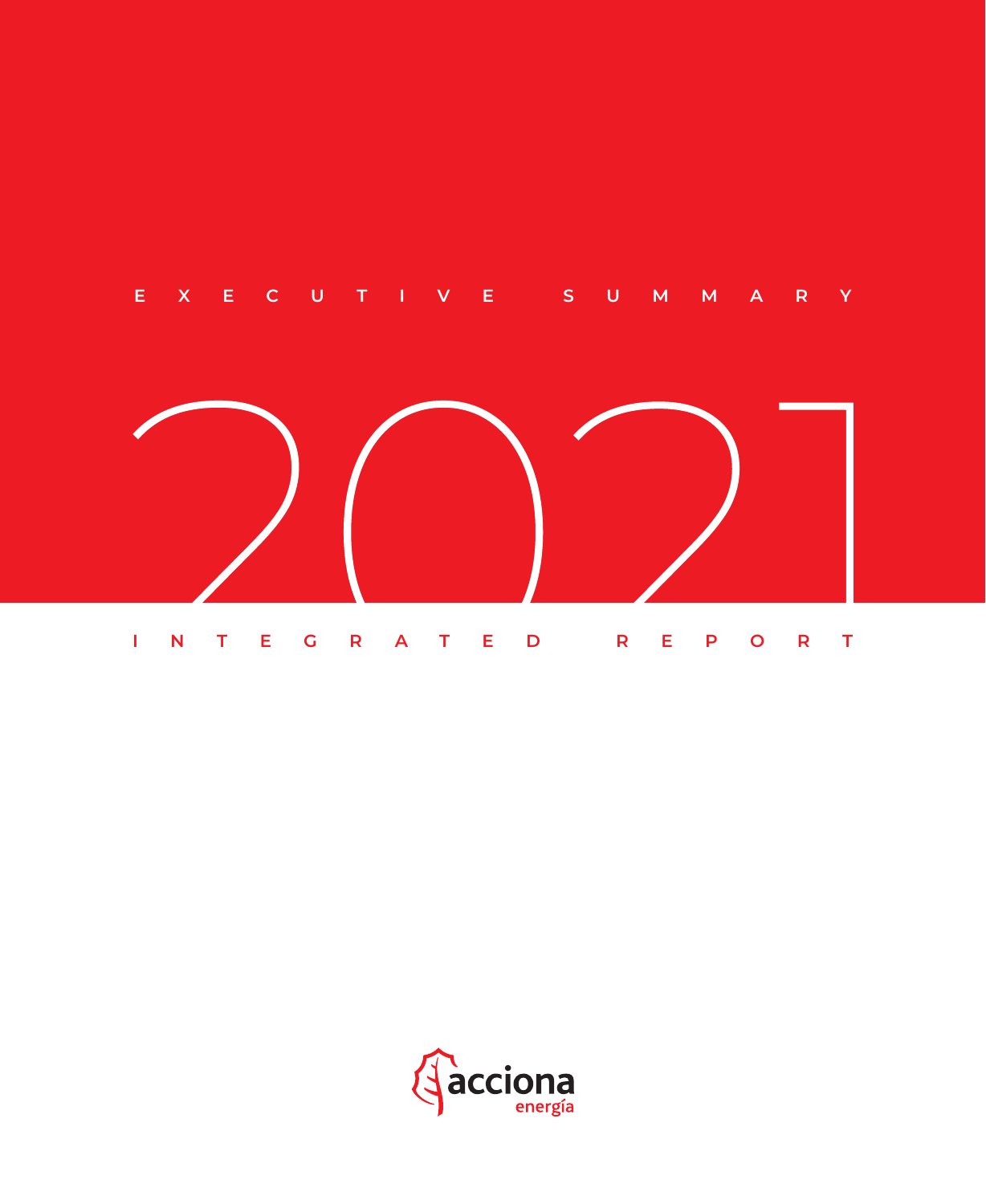# CONTENTS<sup>1</sup>

٠

Chairm

2 CEO's m

3 **ACCION** 

4 Only in

5 Solution

6

| Chairman's message                              | 4  |
|-------------------------------------------------|----|
| $\overline{\mathbf{2}}$                         |    |
| CEO's message                                   | 6  |
| 3                                               |    |
| ACCIONA Energía in numbers                      | 8  |
| 4                                               |    |
| Only in renewables - since inception            | 10 |
| 5                                               |    |
| Solutions for the decarbonisation of the planet | 16 |
| 6                                               |    |
| Governance                                      | ,, |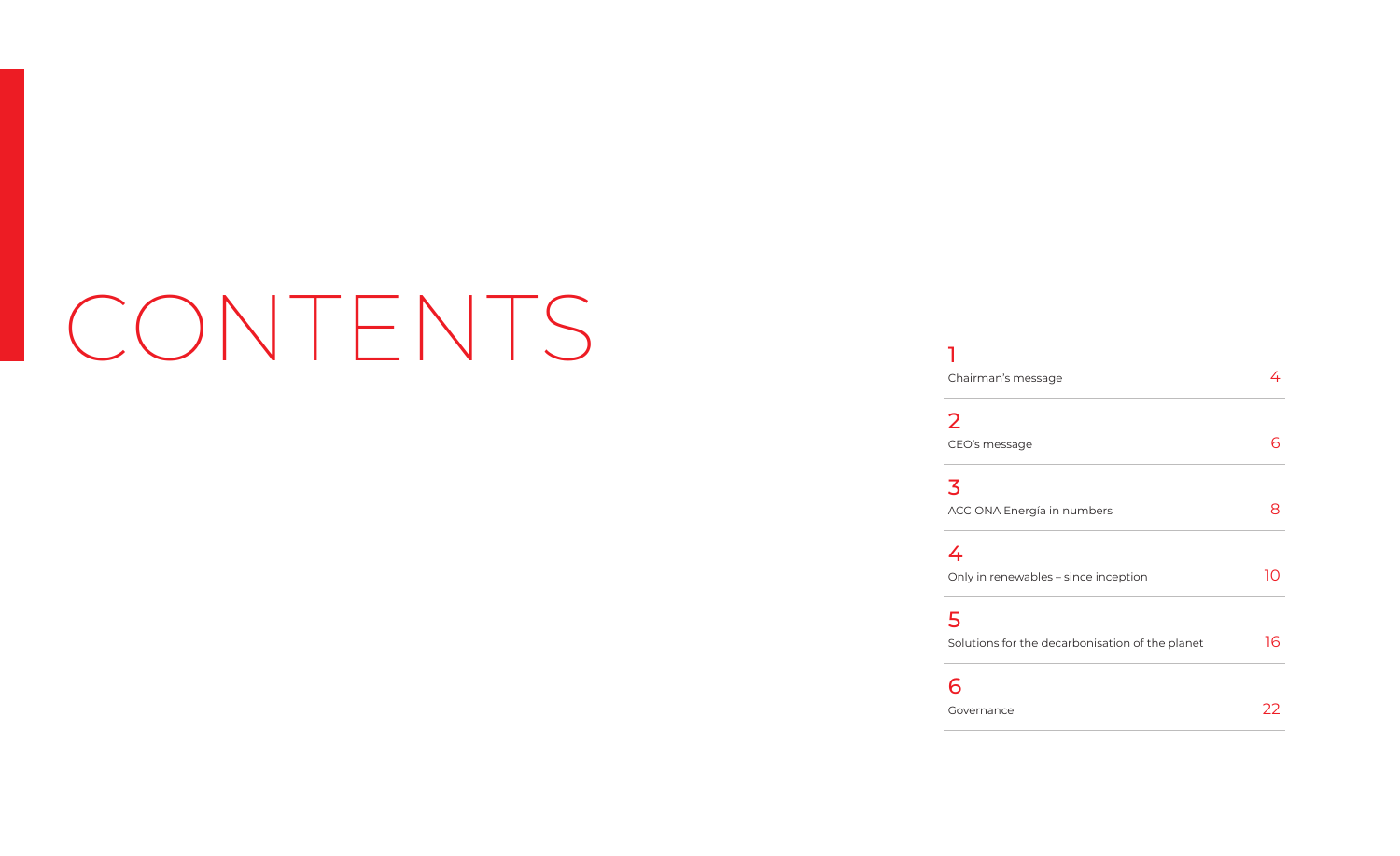

# CHAIRMAN'S MESSAGE

José Manuel Entrecanales **Chairman and CEO of ACCIONA Chairman of ACCIONA Energía**

In another atypical year due to the COVID-19 pandemic and the recent discouraging global events that we are going through, we publish this Integrated Report 2021 following what has been a prosperous year for ACCIONA Energía. While the context was and remains complex, I am proud to say that we have been able to successfully transform existing challenges into tangible opportunities.

The Initial Public Offering (IPO) was undoubtedly our past year's major achievement. It marked a new phase for ACCIONA Energía and was one of the most important strategic milestones in the company's history. We were prepared to seize the opportunity, and the time was right to carry out this important transaction, evidencing ACCIONA Energía's unparalleled track record and unique profile in a very limited universe of listed companies with similar characteristics.

The IPO has been a catalyst that has allowed us to reach our full potential by significantly reducing our cost of capital; by attracting the attention of investors, thanks to a clearly differentiated, independent and unique business model; and by allowing us to stand out as an ESG leader in the sector. It has uniquely positioned us to address the growth opportunity presented by global decarbonization targets and the acceleration of the path to carbon neutrality.

This trend is seen in the favorable outlook for renewable energy demand. Following the unusual price situation that began in 2021, awareness has begun to grow about the strong protection against volatility provided by clean generation technologies. This fact is a competitive advantage for a globalized, well-capitalized and experienced company like ACCIONA Energía, which is perceived by both public and private consumers as a reliable utility, focused on the long term and capable of supporting them in achieving their decarbonization commitments.

Our ambition has always been, and continues to be, to lead the fight against the climate emergency, for which we will rely both on our core technologies and on a new generation of solutions, such as green hydrogen, electric vehicle charging, floating technologies and energy efficiency, which represent a qualitative advance in the sustainable transformation of the economy.

Among the milestones to highlight, in 2021 we produced Spain's first green hydrogen molecules for industrial use on the island of Majorca, and established a joint venture with Plug Power, ACCIONAPlug, whereby we aim to capture 20% of the Iberian green hydrogen market by 2030. In the field of electrification, through the acquisition of the leading company Cargacoches, we expanded into the electric vehicle charging business, aiming to achieve a public network of at least 25,000 charging points by 2030.

Despite considerable industrial strains stemming from the post-pandemic recovery and the current difficult geopolitical situation, we look to 2022 optimistically. Before the year ends, we plan to start further construction of more than 2 new gigawatts of power, in line with our target of reaching 20 gigawatts of installed capacity by 2025. We have excellent management capabilities and a broad base of operating assets that will enable us to achieve targets and maximize growth options.

Thanks to our long-term vision, I have no doubt that we will seize the opportunities that the industry offers us well beyond that period, ensuring the shared success of our company, society and the planet.

I would like to take the opportunity provided by this Integrated Report to convey my most sincere appreciation to the professionals, shareholders and customers of ACCIONA Energía who have accompanied and guided us this far, and to encourage us to continue building this extraordinary project together.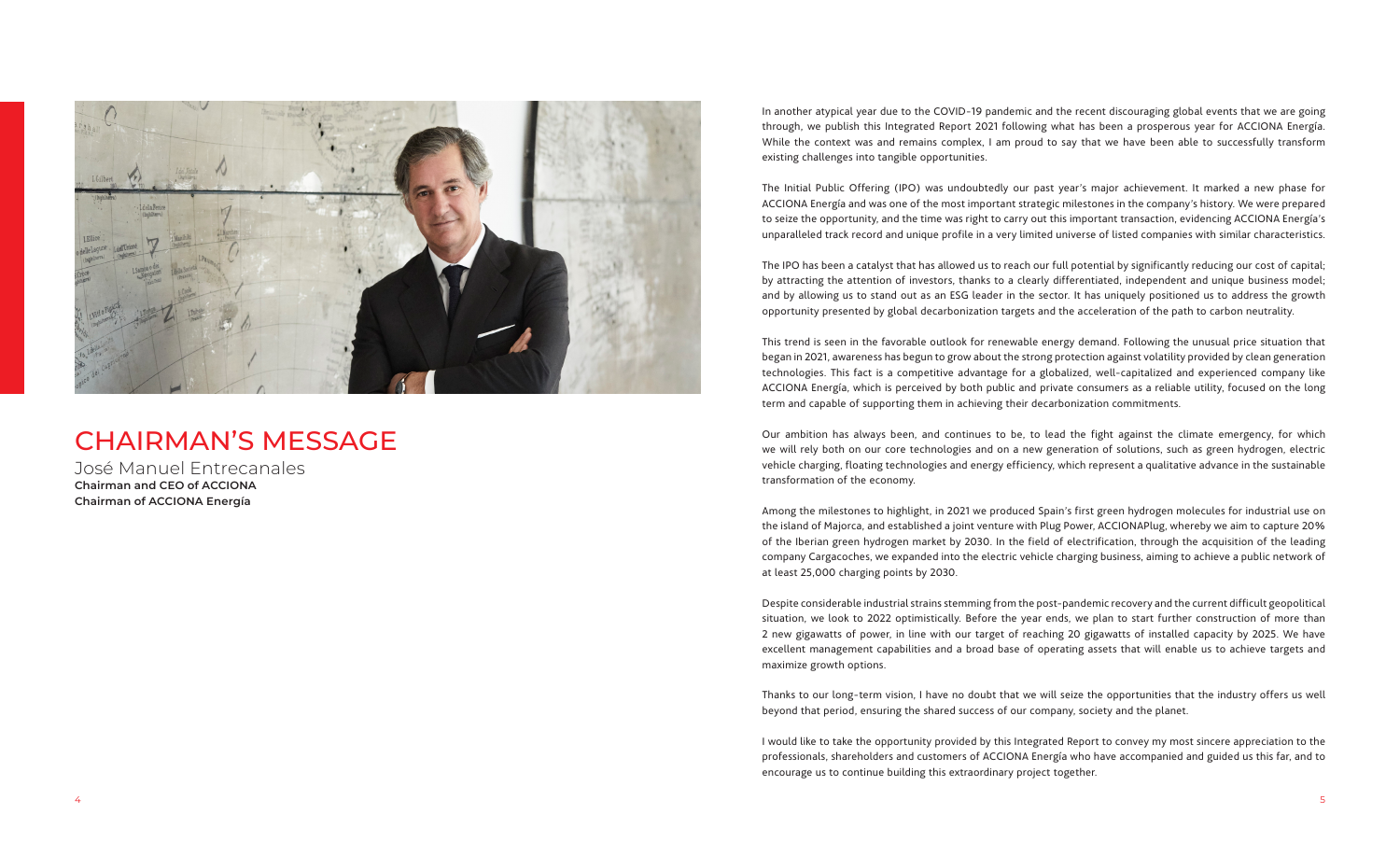In 2021, ACCIONA Energía has experienced significant progress, driven by strong fundamentals. First, a unique and differential business model, with a human team and an asset platform that is difficult to replicate, based exclusively

on renewable energies.

Second, an unbeatable situation for our business: renewable energies are already considered globally the most competitive way to generate electricity; a strong commitment to decarbonization has materialized among public and private actors; and the road to recovery after the pandemic has been linked to ensuring respect for people and the planet. Our willingness to contribute and take advantage of this exceptional opportunity has led us to conclude a successful IPO in 2021.

This situation, together with both structural and cyclical dynamics, made 2021 a good year for ACCIONA Energía, in which we generated 25% growth in EBITDA, reaching almost €1.1 billion.

The addition of new capacity, especially in the US, has been particularly relevant in achieving these results. The company has reached 20 terawatt hours in terms of consolidated production for the first time, although our financial hedging strategy has limited the potential capture of high energy prices.

Our balance sheet, net debt and leverage, show our ample capacity for growth and crystallize the reduction in financial costs following the IPO. We are particularly pleased with our financial situation, positioning us as a recurring issuer in the investment grade markets.

Our IPO brings multiple benefits, but also a number of responsibilities that we are committed to fulfilling. Among them, the goal of doubling in size to become a company with 20 GW of renewable capacity by 2025. During 2021, we added 557 MW of new capacity, mainly in Chile, Mexico and Australia. Through 2022, we will have 2,756 MW in different stages of construction in five different countries, including Peru and the Dominican Republic, both of which are new markets for the company.

Our business still faces risks and challenges. The regulatory environment is volatile in some markets and supply chain disruptions continue to test our ability to execute.

Our main objective in this Integrated Report is, first, to describe how we are actively managing these challenges, leveraging our deep industry knowledge and scale to minimize impacts, and second, how we are providing solutions to society's current needs, building the exciting future that lies ahead in terms of growth, potential and opportunity.



# CEO'S MESSAGE

Rafael Mateo **CEO of ACCIONA Energía**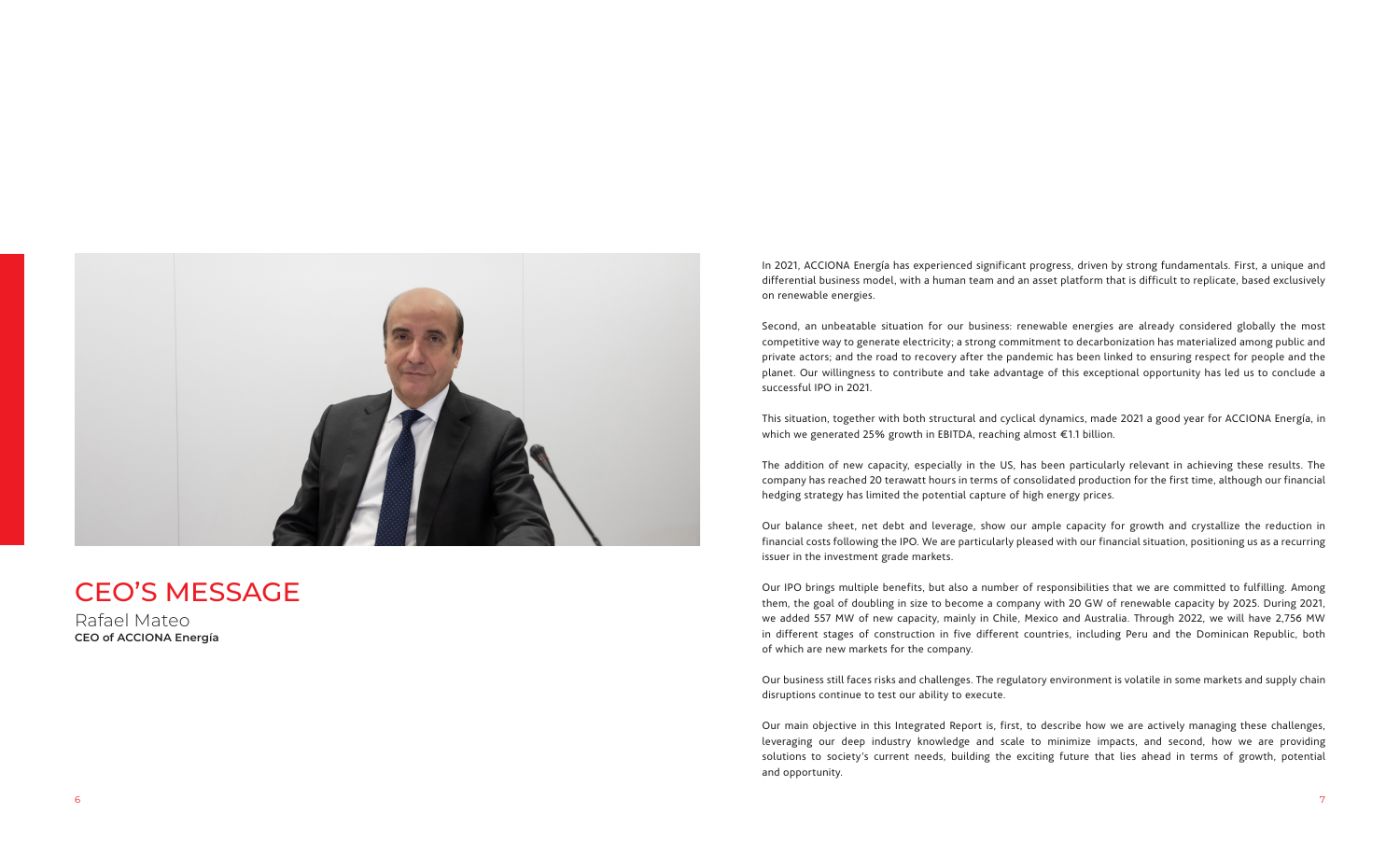Acciona Energía is the largest global energy operator exclusivelly dedicated to renewable energies<sup>1</sup>

with no link or historic inheritance of fossil technologies.

# 3. ACCIONA ENERGÍA IN NUMBERS

*1. Excluding chinese operators.*



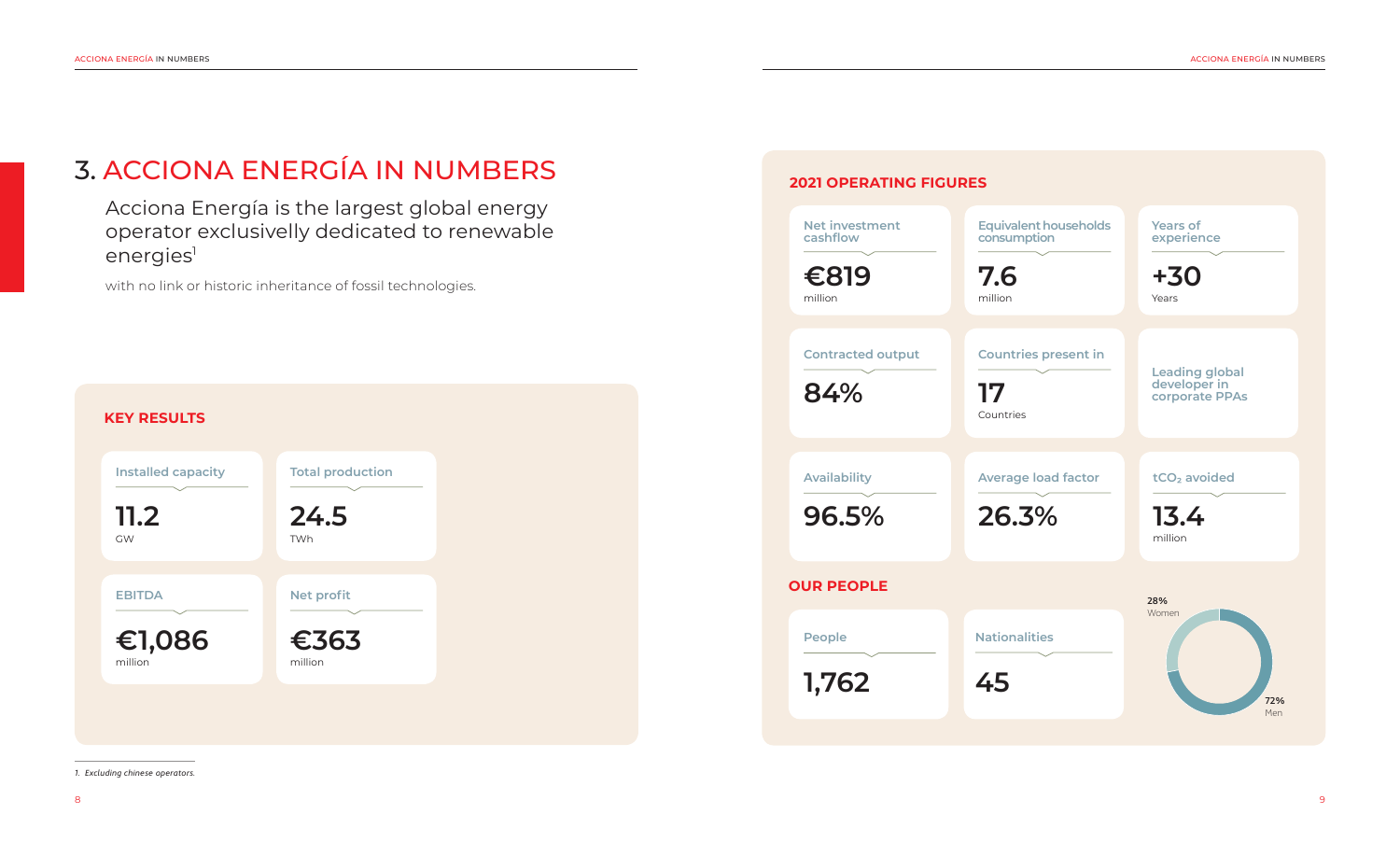# 4. ONLY IN RENEWABLES – SINCE INCEPTION

### **RENEWABLE ENERGY PIONEER**

ACCIONA Energía is present in 17 countries across five continents and works exclusively with renewable energies, as it has done since its founding over 30 years ago.

The company is focused on long-term value creation achieved through a fully vertically-integrated value chain with in-house capabilities that allow continuous project improvement and economies of scale resulting in superior value creation. ACCIONA Energía is present across the entire value chain: from project development, project structuring and engineering and construction to supply chain, O&M and asset management and energy management. The company seeks to be a first mover and a technological leader in its activities, both to improve its operations and to anticipate future trends and to drive business development.

The company offers 100% clean energy thanks to a renewable capacity that adds up to 11,245 MW, of which:

- > 78% comes from wind power
- > 13% comes from solar photovoltaic (PV)
- > 8% comes from hydropower
- > And the rest from biomass and solar thermal energy plants.

### **GLOBAL PRESENCE ON FIVE CONTINENTS**

|                                                                       | <b>North</b><br><b>America</b> | Latin<br><b>America</b> | <b>Spain</b> | <b>Europe</b> | <b>Asia and</b><br><b>Oceania</b> | <b>Africa</b> |
|-----------------------------------------------------------------------|--------------------------------|-------------------------|--------------|---------------|-----------------------------------|---------------|
| INSTALLED CAPACITY (MW)                                               | 1,307                          | 2,452                   | 5,736        | 576           | 756                               | 418           |
| <b>ENERGY PRODUCED</b><br>(GWh total)                                 | 2,447                          | 6,348                   | 12,218       | 1,051         | 1,519                             | 959           |
| <b>EMISSIONS AVOIDED</b><br>(thousands of tonnes of CO <sub>2</sub> ) | 1,459                          | 3,829                   | 5,373        | 585           | 1,323                             | 789           |
| R&D AND INNOVATION<br>INVESTMENT $(\epsilon m)$                       | 23                             | 52                      | 16           |               |                                   |               |
| <b>WORKFORCE</b>                                                      | 185                            | 380                     | 925          | 71            | 150                               | 51            |
| SALES $(€m)$                                                          | 168                            | 436                     | 1,502        | 231           | 78                                | 57            |
|                                                                       |                                |                         |              |               |                                   |               |

### **VALUE CHAIN**

```
2. ACCIONA, S.A.'s stake in Nordex does not form part of the perimeter of ACCIONA Energía's Group.
```
#### PROJECT DEVELOPMENT

Local hubs with global reach with a team of >100 people.

Structuring capabilities: tailor-made projects to optimise the cost of energy.

#### ENGINEERING AND CONSTRUCTION

In-house capabilities and high quality assets.

Extensive experience in resource assessment: pioneers in methodology and tools.

Team highly renowned for their technical know-how acquired for more than 30 years.

### MANAGEMENT AND SELL OF ENERGY

Energy management tailored to client needs.

Preferred partner of large multinationals.

Global player in corporate PPAs.

Expanding the B2B client base towards SME's and new services.

#### OPERATION, MAINTENANCE AND MANAGEMENT OF ASSETS

Higher availability than market standards.

>13GW managed through CECOER.

Predictive maintenance for "infinite" useful life.

Advanced digital strategy.

#### SUPPLY CHAIN

Large scale purchasing power.

Strong relationship with manufacturers.

Preferred client status with Nordex<sup>2</sup>

More than 1,600 master supply agreements.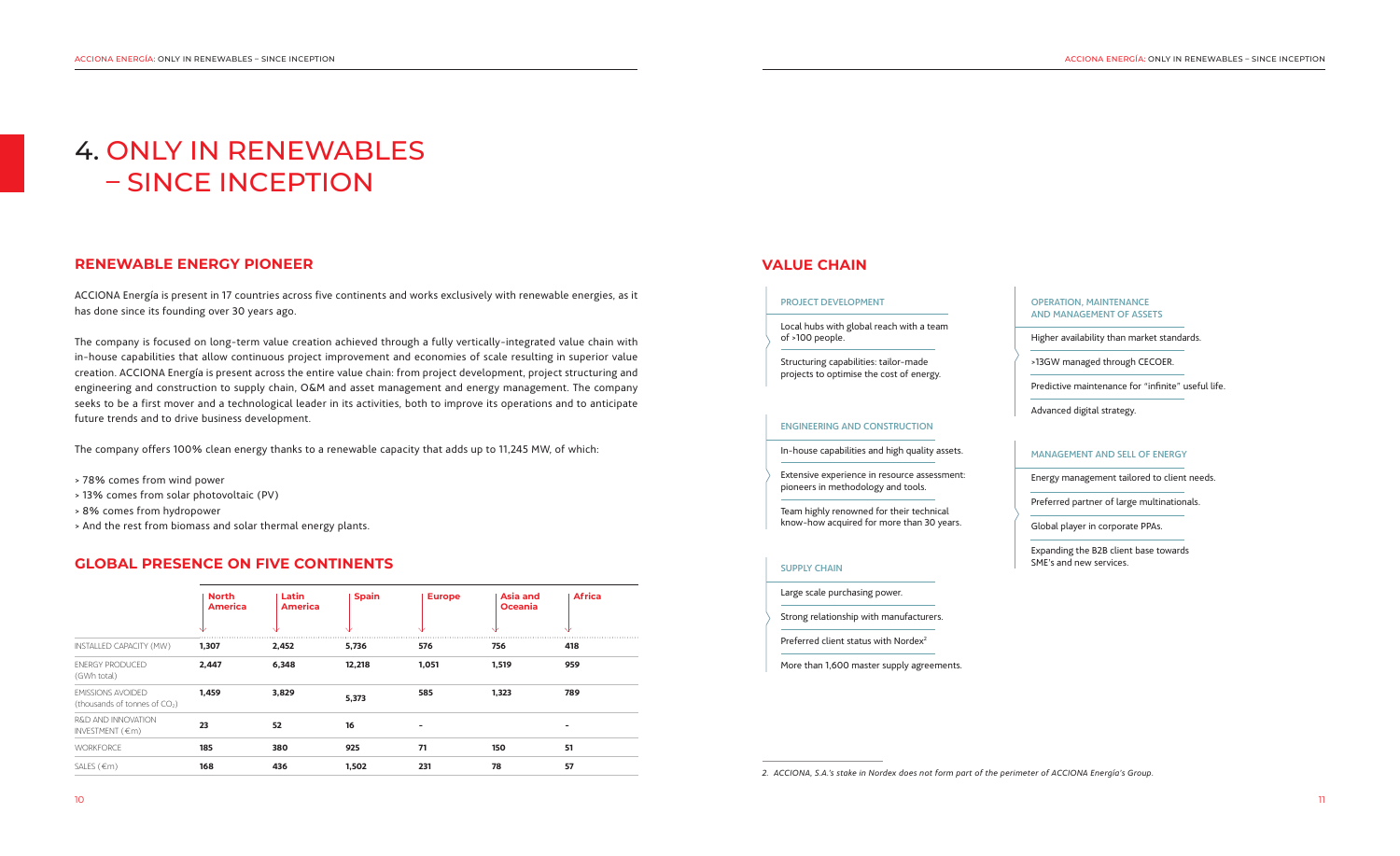To achieve this target, ACCIONA Energía's global presence allows to grab future high-growth opportunities, through the incorporation of assets in new countries with long term potential. This global presence, scale and proven track record across varied geographies and technologies, maximize competitiveness and know-how. This way, the company is strategically positioned to benefit from the multiple new growth opportunities offered by the transition to a 100% renewable world, such as green hydrogen, or storage.

On 1 July 1<sup>st</sup>, 2021, ACCIONA Energía successfully completed its Initial Public Offering. The time was right: with the renewable energy market reaching maturity after 30 years, there is now a unique window of opportunity to accelerate growth.

### IPO: AN ENCOURAGING START

ACCIONA Energía was fully prepared for this move, in terms of its size, organisation, resources, regional footprint, and mature development pipeline. The IPO will give the company access to more efficient funding and ample balance sheet capacity to deliver growth.

### **Installed capacity objectives (GW)**



| Aim                              | <b>Description</b>              | <b>Result</b>                                      |  |
|----------------------------------|---------------------------------|----------------------------------------------------|--|
| ╰┸                               | ₩                               | ◡                                                  |  |
| Growth                           | Recapitalisation of the company | Balance sheet capacity to grow<br>- no constraints |  |
| Credit profile                   | Investment grade ratings        | Reduced cost of capital                            |  |
| Single focus of the equity story | Stronger appeal, simplicity     |                                                    |  |
| Governance                       | Independent                     | Pure-play - platform focused<br>on growth          |  |
| ESG                              | Strong ESG profile              | Best rating in electricity sector<br>- S&P Award   |  |

### **ACCIONA Energía´s IPO: what comes next**

### **STRONG GROWTH PLANS**

ACCIONA Energía has set ambitious growth targets. The planned growth is distributed almost equally between wind power and solar photovoltaic and will enable the company to continue growing in its key regions.

Through the IPO, the company aims to increase its owned capacity to a total of 20 GW by 2025. This means adding 9.3 GW between 2021-2025, doubling the current 11.2 GW of company-owned capacity. The growth associated with the IPO will allow the company to continue to grow in its main markets: Spain, United States, Australia and Latin America.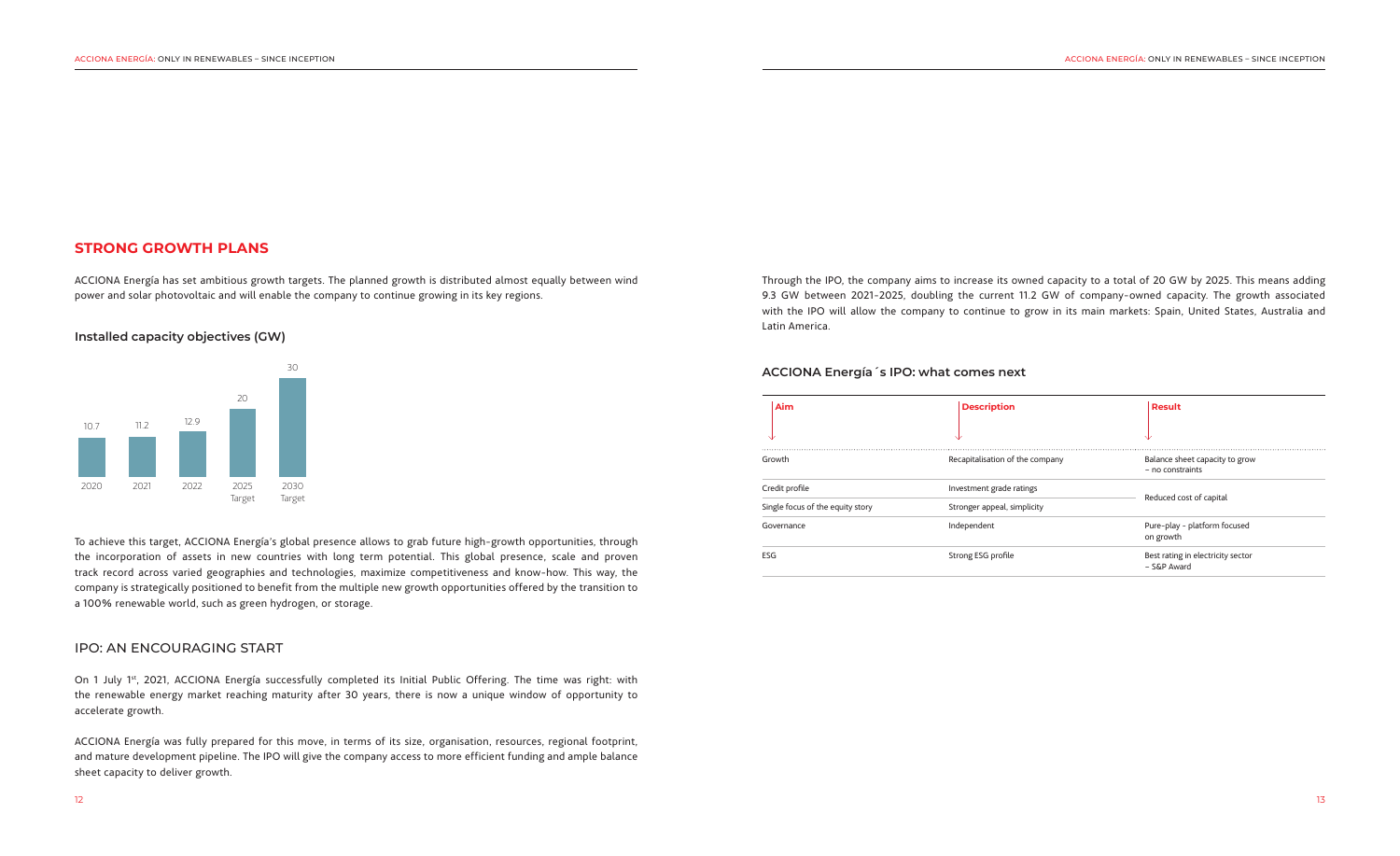As solid bases that will ensure this ambitious growth, ACCIONA Energía has defined the following levers, which will enable it to ensure maximum profits:

- **> Sector leadership in asset management,** guaranteeing and maximizing future cashflow, with the aim of extending the useful life of assets while developing extension programs and best practices in digitisation.
- **> Sophistication in energy management,** seeking maximum profit through the diversification of sales mechanisms,

including:

- Public Power Purchase Agreements (PPAs)
- Corporate PPAs
- Feed-in-tariffs
- Market strategies
- Financial coverage
- **> Expansion of commercial capabilities,** strengthening the base of Business-to-Business clients, and the expansion of the commercial activity in Iberia to the SME segment.

### **REGENERATIVE IMPULSE**

ACCIONA Energía places great importance on its social responsibility and on sustainability, integrating the most demanding standards with the aim to generate value for all stakeholders. The company aims to contribute to the protection of the environment and biodiversity through a sustainable and responsible use of natural resources, the implementation of programs aimed at minimizing the impact on biodiversity in all phases of projects, and the promotion of a zero-carbon economy.

The company controls the lifecycle emissions of all its energy assets and future investments, maintaining its CAPEX fully aligned with the European Union taxonomy. In addition, ACCIONA Energía annually verifies the active measures for environmental protection implemented in its projects, as well as new potential impacts throughout their lifecycle, including design, construction, operation and dismantlement.

Through the Sustainability Master Plan, ACCIONA Energía aims to become a recognized leader in developing core infrastructure assets with additional value for people and the planet, that are ultimately regenerative.

In practice, this means:

> Putting people at the centre of decisions, designs and activities. The company aims to implement a business model that incorporates people from the organization, from the communities where the projects take place and the users

> Going beyond the traditional 'doing no harm', net zero approaches of responsible companies, to take on a more

- and beneficiaries of the infrastructure that we develop.
- positive focus, and to rebuild what has been lost.
- edge of technology and ideas.
- > Design with complexity, the interconnectivity of problems and also of solutions in mind.

> Demonstrating coherent, authentic, real and constant leadership, that allows the company to set a real example for others, as well as our commitment to open and exponential innovation that will keep the company at the cutting

ACCIONA Energía received the top ESG rating in the global energy sector in an assessment by Standard & Poor's (S&P) Global ratings in 2021

### 2022 FOCUS

Deployment of Energy Supply business strategy in Spain – high level of visibility to electricity sales

Procurement strategy actions – contain and mitigate supply chain risks to the growth plan

Capacity Execution c. 0.8 GW and c. 2 GW under construction by year-end

Launch Brazilian hub

Green hydrogen strategy deployment

#### 2022 TARGETS

Group EBITDA: solid double-digit growth

Net investment cashflow: €1-2 billion

Net financial debt: broadly in line with 2021

Net debt/EBITDA: below 2021 ratio

2021 dividend (payable in 2022): Board proposes €0.28 per share (25%)

#### SHORT-MEDIUM TERM OUTLOOK

Renewable growth – multi-decade value-creation opportunity

Committed to 2025 capacity target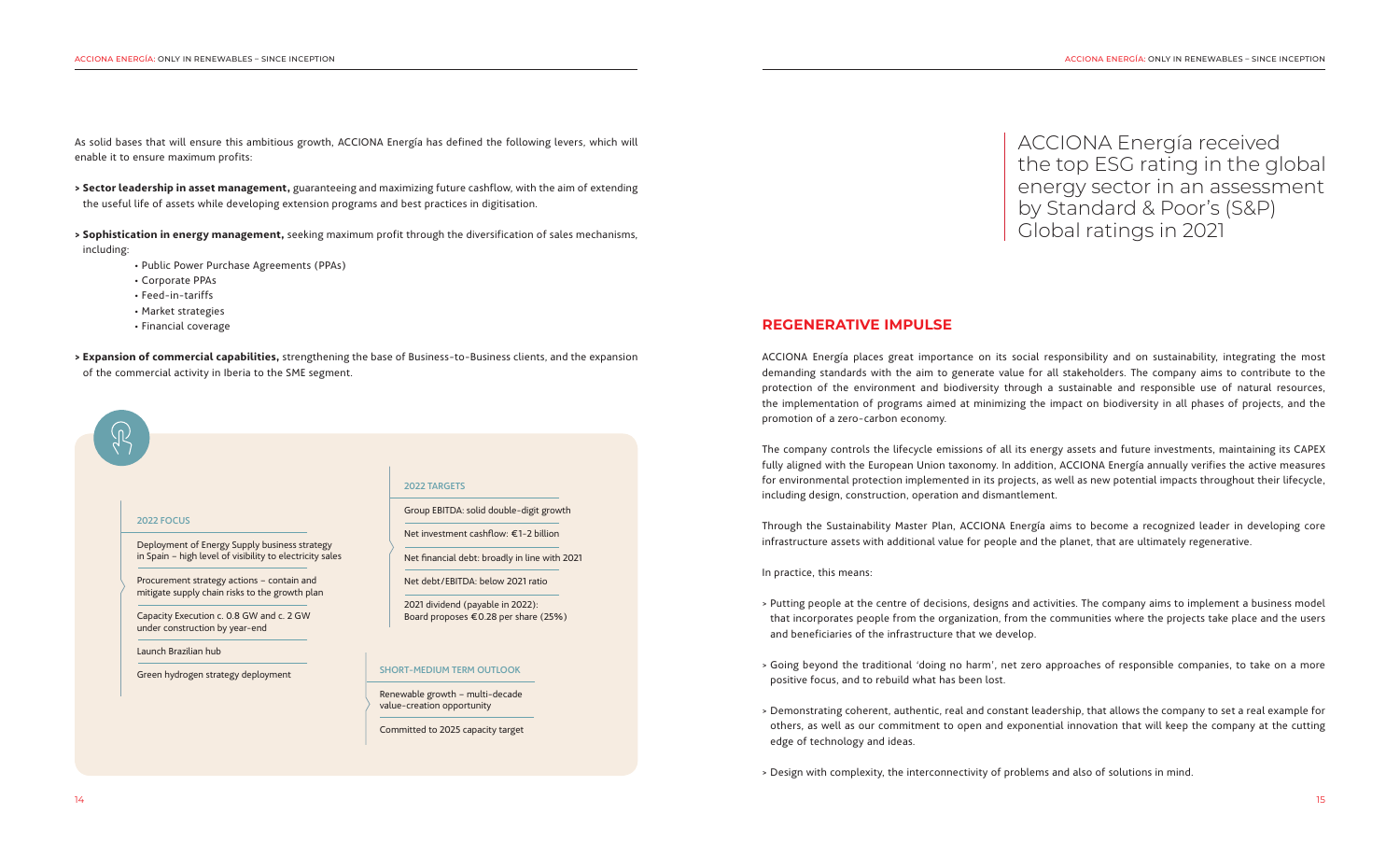# ACCIONA Energía promotes the adoption of ambitious global targets for decarbonisation of the economy

Its solutions and services are entirely designed to help make decarbonisation a reality, in the short term, for the long term.

# 5. SOLUTIONS FOR THE DECARBONISATION OF THE PLANET

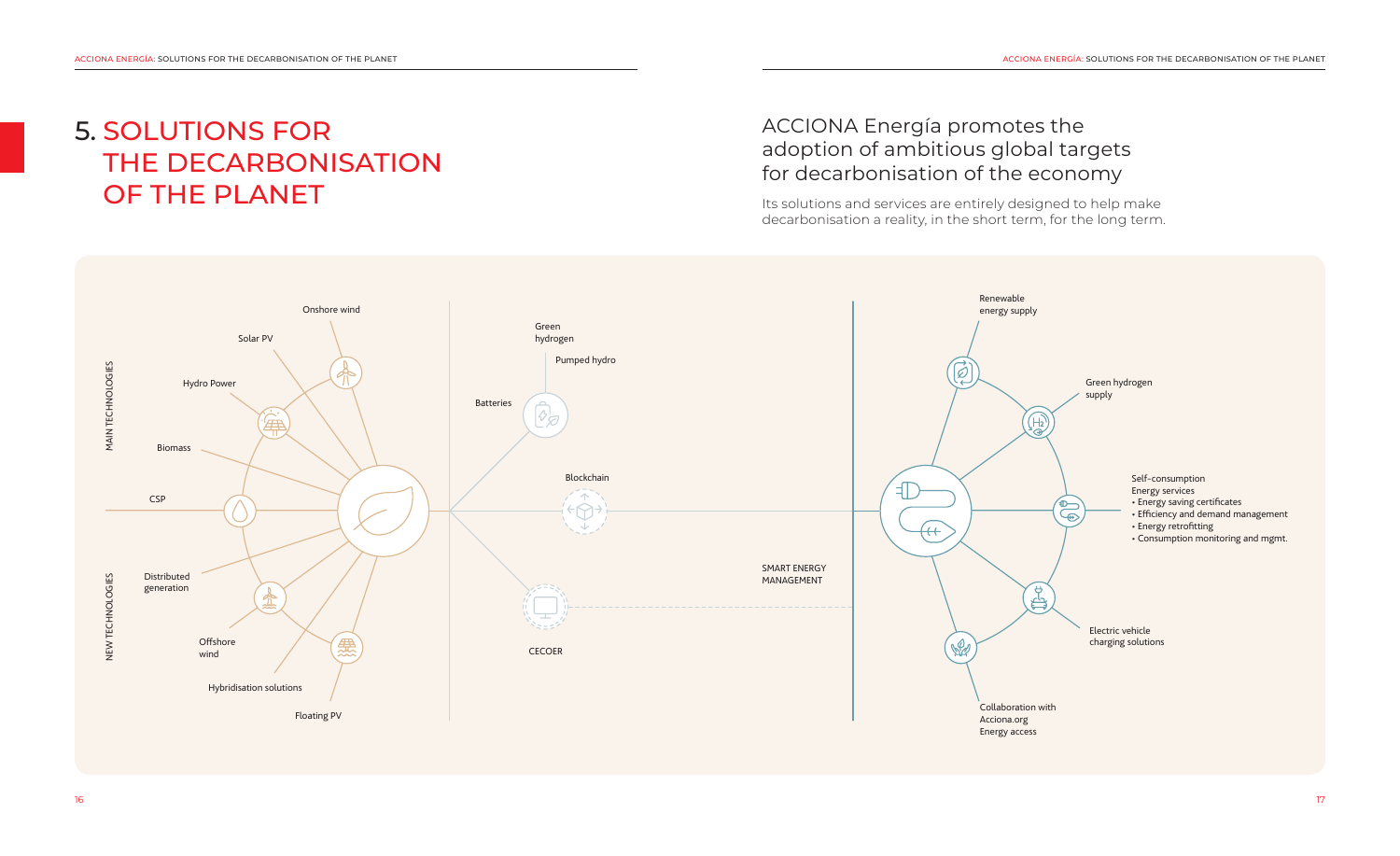ACCIONA Energía has more than 30 years of experience in the sector and is a global leader in the development, construction, operation, and maintenance of wind power facilities. Managing close to 8.8 GW, ACCIONA Energía is the 7th largest global operator<sup>4</sup> of onshore wind power.

### WIND: WORLD'S PIONEER

### SOLAR PHOTOVOLTAIC: POWERED BY SUNLIGHT

ACCIONA Energía is an international leader in solar PV, owning 1,460 MW. In 2001, the company built what was then the largest solar PV plant in Spain, with 1.2 MWp.

The company is a key player in the installation and operation of solar PV plants and a leading international player in building utility-scale assets worldwide. It has top-tier experience, technology and capabilities to develop solar

### HYDROPOWER: OPERATING 100-YEARS-OLD ASSETS

ACCIONA Energía has experience across the entire value chain of hydroelectric technology, which is one of the company's leading sources of power generation. Its 76 hydroelectric power plants located in various river basins throughout Spain, have a combined capacity of 873 MW.

Hydraulic has been a part of the power generation portfolio since 1990. The hydraulic assets are highly valuable and long-term irreplaceable assets.

## RENEWABLE THERMAL: BIOMASS AND SOLAR

The company's renewable thermal solutions include power generation from solar thermal in USA and biomass plants in Spain. The company played a key role in the development of these technologies.

### FLEXIBILITY SOLUTIONS

In addition to having hydraulic pumping technology within the asset portfolio, in 2017, ACCIONA Energía integrated batteries for energy storage in grid connected with wind and solar PV plants for the first time in Spain. It has also a pioneer in tracing the 100% renewable origin of stored energy by using the blockchain platform STORe-CHAIN®.

As the technology becomes more competitive and more efficient, the application of battery-based electricity storage systems linked to wind farms and solar PV plants is a field with significant growth potential due to the strong development worldwide of renewable energies. The entity has two storage facilities in Spain that are currently operational and a solid pipeline in the United States, Spain and Australia.

With 30 years of experience and with no legacy in fossil energy, ACCIONA Energía is a pioneer and technology leader in its activities, aiming to both to improve its operations and to anticipate future trends and drive business development.

# The future of humanity depends on a reliable, affordable and decarbonised energy system.

ACCIONA Energía is the largest 100% clean energy company in the world<sup>3</sup>, and continues to pioneer the development of new renewable technologies.

230 onshore wind farms owned with 6,507 wind turbines

# 14 solar photovoltaic plants owned by ACCIONA Energía in four countries

In 2021, ACCIONA Energía connected the first renewable storage plant with recycled batteries in Spain

ACCIONA Energía is the 7th largest global operator of onshore wind power

PV projects in the most significant renewable energy countries around the world (including Spain), as well as in others if they represent significant growth opportunities, enabling it to reach the best balance between investment optimization and maximization of production.

*<sup>3.</sup> Excluding chinese operators.* 

*<sup>4.</sup> IHS Markit.*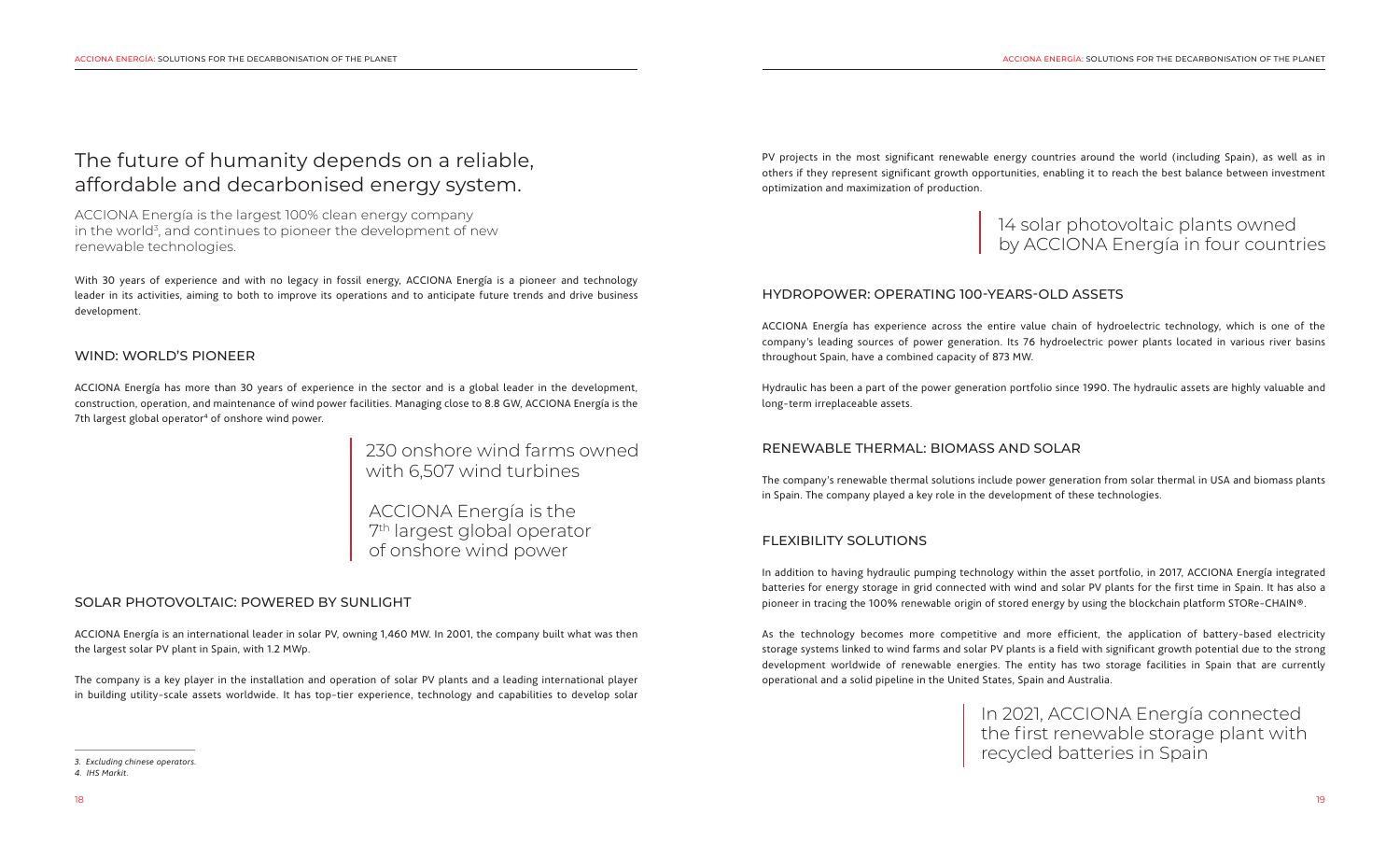### GREEN HYDROGEN

ACCIONA Energía is a partner in the first 2.5 MW industrial hydrogen hub in Southern Europe, the project Power-to-Green Hydrogen in Majorca. In it, ACCIONA Energía has produced the first green hydrogen molecules for industrial use in Spain which will supply Iberostar, among other clients.

The company has also established a joint venture (JV) with leading U.S. supplier of hydrogen electrolysers and fuel cells Plug Power. Through ACCIONAPlug the JV is working on the development of Green H2 projects in Spain and Portugal with possible expansion into other geographies. ACCIONAPlug has established a goal of reaching a 20% market share of the Iberian market by 2030.

### CHARGING OF ELECTRIC VEHICLES

ACCIONA Energía recently entered the electric vehicle (EV) charging market through the acquisition of the leading independent company in the installation and management of intercity chargers in Spain, Cargacoches. The company manages nearly 400 third-party chargers, 50 own charging points, and more than 10,000 registered users. ACCIONA Energía has established a target to reach a public network of 25,000 charging points by 2030.

### RENEWABLE ENERGY CONTROL CENTRE (CECOER)

The company provides its operation and maintenance (O&M) services through its Renewable Energy Control Centre (CECOER), both in its own plants and for third parties. Every year more than half a million incidents are managed, of which 60% are resolved remotely.

ACCIONA Energía's best-in-class operation and maintenance model is based on three pillars:

### SELF-CONSUMPTION

ACCIONA Energía offers self-consumption solutions through renewable energy plants customized for each client, both connected and isolated from the grid, close to the point of consumption. Based on the client's consumption profile, resource assessment, land availability and local regulation, the company develops behind the meter ad-hoc solutions. ACCIONA Energía designs, develops, owns, constructs, operates and maintains the project throughout its lifespan.

The company offers microgrids solutions designed to guarantee supply and minimize energy costs, combining renewable technologies and battery storage. In 2021, the Company commissioned a microgrid for Schneider Electric in Puente la Reina (Spain) that includes 852 kWp of photovoltaic energy, five charging points for electric vehicles and 80 kWh of battery storage.

### ENERGY SERVICES

The company operates globally, in both the public and private sectors, tailoring its model to customer needs and supporting with funding or investment where needed.

In 2021, ACCIONA Energía was awarded the largest energy services contract in Spain, in Gijón, and entered the French market at the beginning of 2022 after the acquisition of the energy efficiency company Eqinov.

ACCIONA Energía managed to generate 150,000 MWh of savings in energy consumption for its clients, which translated to 37,500 tonnes  $CO<sub>2</sub>$  emissions avoided in 2021. The company manages more than 3,000 GWh that are monitored and optimized each year.

Optimization of energy yield from best-in-class

Predictive maintenance, digital strategy and focus



Securing long-term lifespan extensions

**Safety at the forefront of operations & driver of excellence**

| <b>Project</b>                  | <b>Details</b>       | <b>Country</b> |
|---------------------------------|----------------------|----------------|
|                                 |                      |                |
| Power-to-Green Hydrogen Majorca | 300 tonnes per annum | Spain          |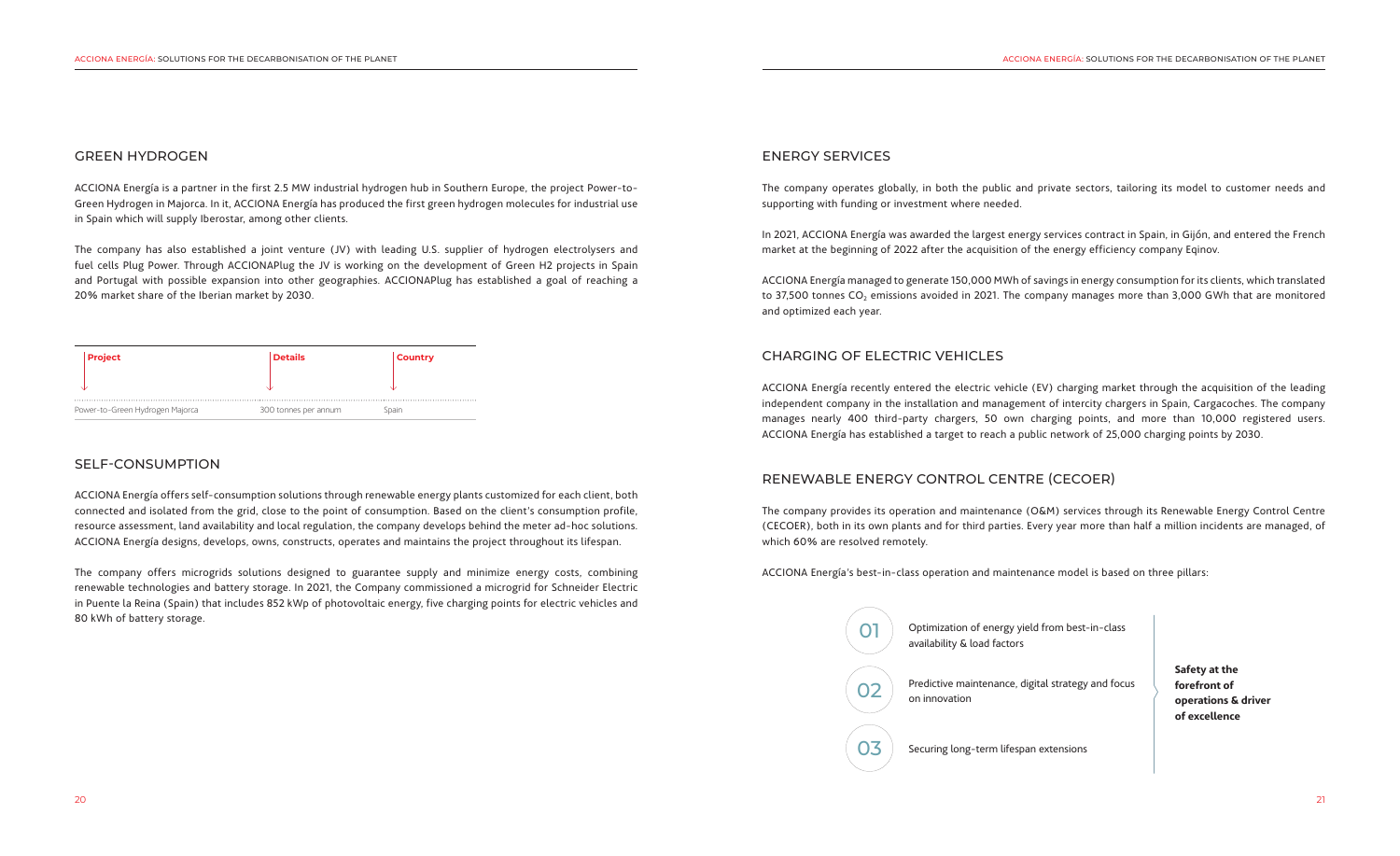# ACCIONA Energía has a strong vocation to lead

within the context of the sustainable transformation that this decade demands.

# 6. GOVERNANCE

### **EFFECTIVE AND TAILORED GOVERNANCE**

Our management team has a proven track record of identifying development opportunities and delivering growth and profitability. Our senior management has been with us for an average of 15 years, which results in a deep understanding of our corporate needs and our industry as a whole. Our management team has demonstrated its ability to manage and grow the company´s business, adapt to changing market conditions, undertake strategic investments and introduce and integrate innovative technology across business operations.

> AUDIT AND **SUSTAINABILITY COMMITTEE**

#### APPOINTMENTS AND REMUNERATIONS **COMMITTEE**

ACCIONA Energía created new governance organisms in 2021 as part of its IPO. The organisation follows the recommendations of the Unified Best Governance Code for Listed Companies published by the National Securities Market Commission.





**GENERAL SHAREHOLDERS COMMITTEE** 

### **New ACCIONA Energía governance structure**



The basic functions of the

Audit and Sustainability Committee are to serve as support to the Board of Directors in the supervision of accounting and financial information, the internal and external audit services, sustainability and corporate governance, and in the preparation of non‑financial information. The basic responsibilities of the Appointments and Remuneration Committee include evaluating the profiles required for the Board, selecting and proposing candidates, assessing the system and amounts of annual remuneration, and ensuring transparency in remuneration.



#### MANAGEMENT TEAM

The Management Team's mission is to assist the Chief Executive Officer or senior management of ACCIONA Energia in overseeing the day-to-day conduct of the group's businesses, and in coordinating the activities of the various divisions and units it comprises.

### BOARD OF DIRECTORS

The mission of ACCIONA Energia's Board of Directors is to further the company's interests by representing it and its shareholders in administering the equity, managing the businesses and overseeing the organisation and strategic policies.



The Shareholders' Meeting is ACCIONA Energía's sovereign body in matters within its competencies in accordance with applicable legislation.